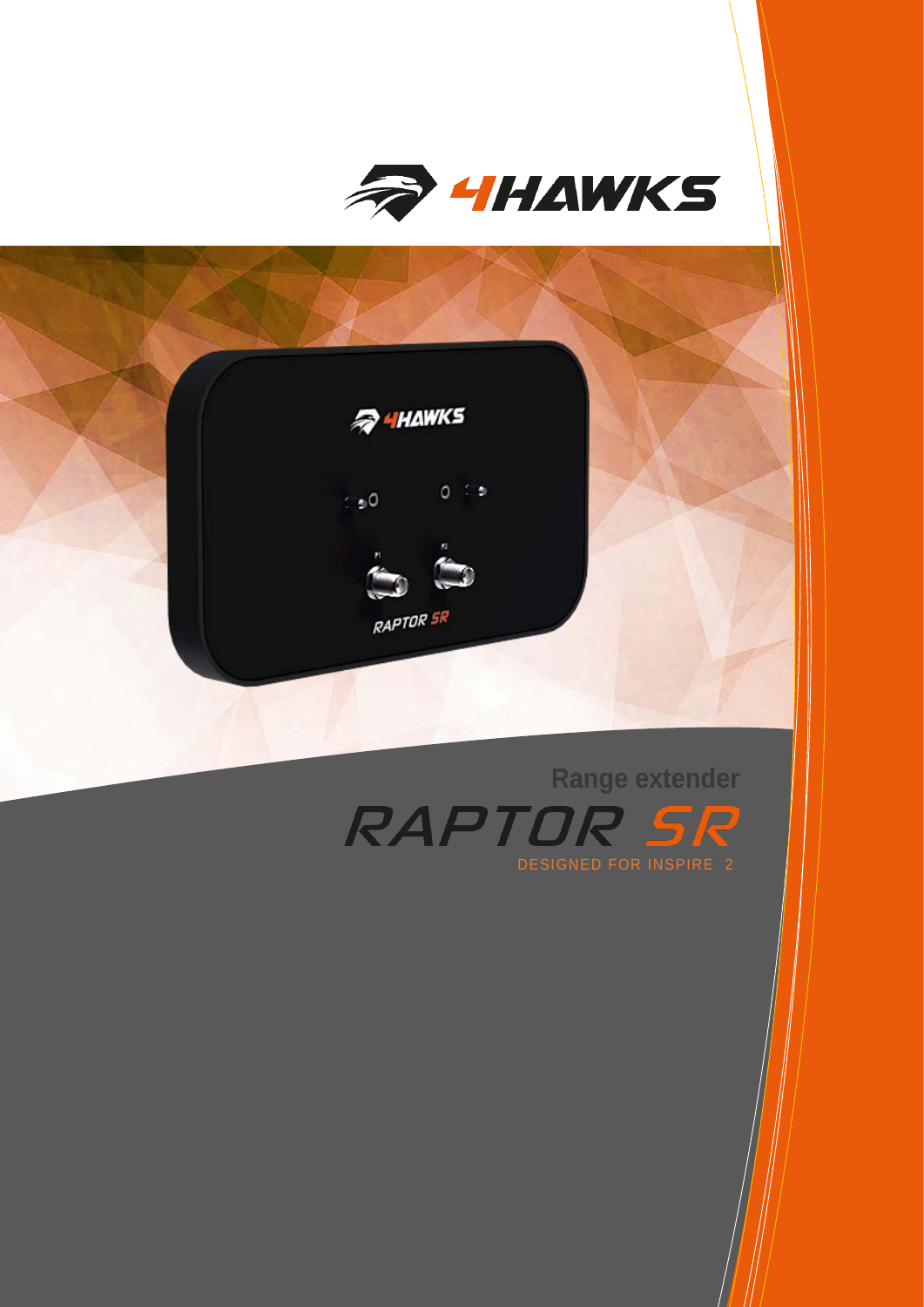# **ROHS** Range extender<br>RARTOR<sub>SR</sub> **UV** DESIGNED FOR INSPIRE 2

## *INCREASE DRONE'S FLIGHT RANGE*

Raptor range extenders have been designed to increase your drone's flight range, making it even more enjoyable than ever before. All that with a crystal clear video and a very long range that is limited only by your battery.



### *ADJUSTABLE TILT OF THE ANTENNA*



Each mounting system is able to perfectly adjust the elevation angle as well as to point the antenna precisely to the drone's current position.

#### *BREAK PERFORMANCE LIMITS*



Directional antenna allows for an uninterrupted drone flight, free from any interference and noises originating from other devices or networks.

# *CRYSTAL CLEAR VIDEO*



Thanks to 4Hawk' Raptor antenna performance, your screen is free from glitches that in standard equipment might result in unclear picture on your screen.

## *ALL ACCESORIES INCLUDED*

The entire set is comprised of antenna, dedicated mounting system, pigtails and other required tools to modify your controller.

#### Features

DUAL BAND

2.4 GHz & 5 GHz

Antenna works

simultaneously between

2.4GHz & 5GHz

Complete solution

No soldering required

 No modification to the drone itself

The radio transparent

advanced injection

radome made by

moulding process

 Mounting system is made of stainless steel and doesn't contain any

removable parts

THAT CAN BE EASY

to lose.